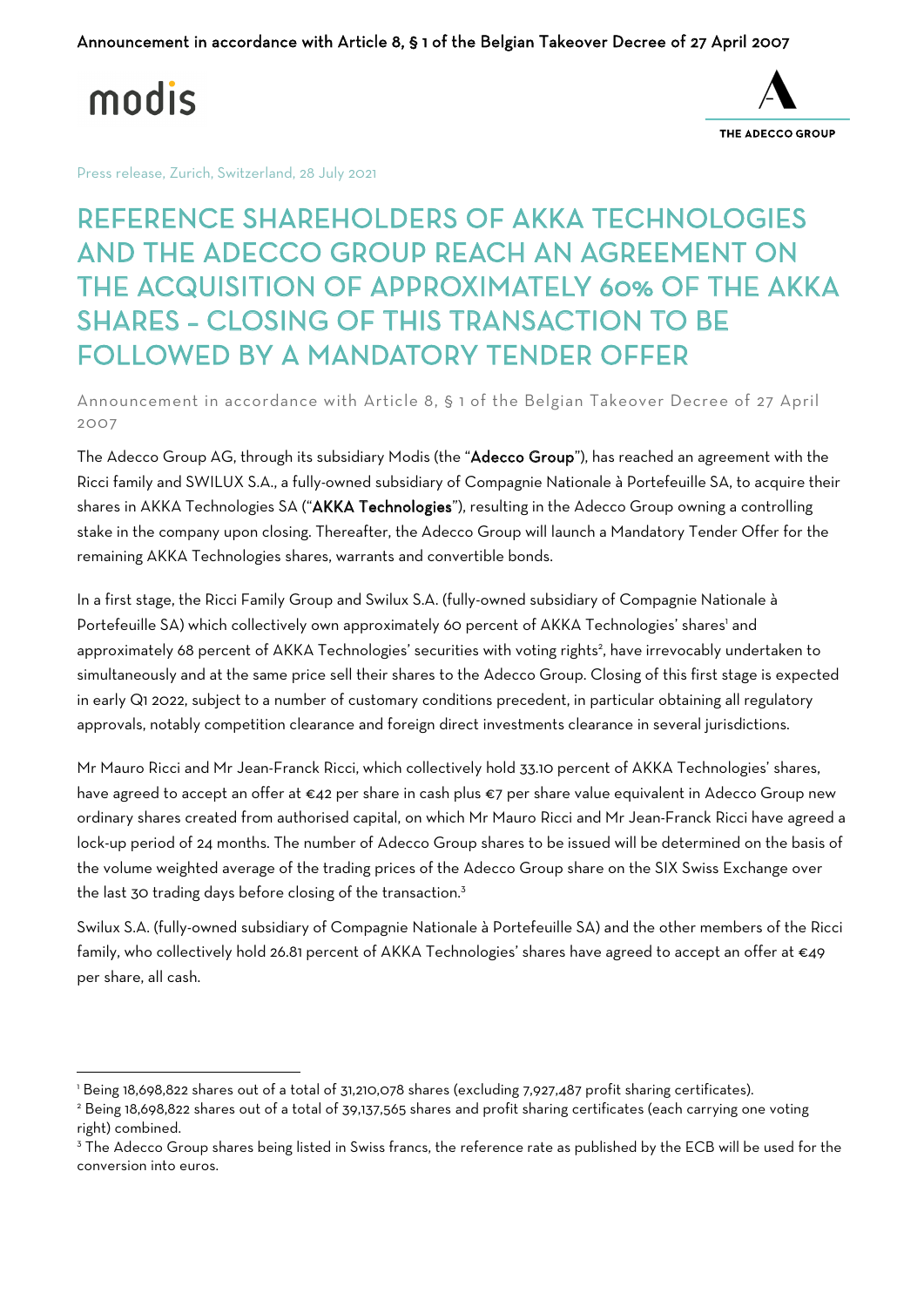The agreement also provides for the renunciation by members of the Ricci Family Group and the subsequent cancellation by AKKA Technologies of the 7,927,487 outstanding profit sharing certificates, representing 20.26 percent of AKKA Technologies' securities with voting rights4 .

Consequent to closing of the first stage, the Adecco Group would own approximately 48 percent of AKKA Technologies securities with voting rights<sup>5</sup>. As a result, the Adecco Group will have to launch a Mandatory Tender Offer for the remaining AKKA Technologies securities, at €49 all cash per share and at an equivalent price in cash per warrant or convertible bond. The Mandatory Tender Offer will not relate to the profit sharing certificates.

Subject to the relevant approvals being obtained, the Adecco Group expects the Mandatory Tender Offer to be opened around end Q1 2022.

The offer price of €49 per share represents a premium of 114.7 percent to the AKKA Technologies share price of €22.82 on 23 July 2021.

The offer price of  $\epsilon$ 49 per share is higher than the weighted average trading prices of the AKKA Technologies share on the regulated markets of Euronext Brussels and Euronext Paris during the last 30 calendar days preceding 26 July 2021 (i.e., the day on which trading in the AKKA Technologies shares was suspended), i.e. €22.7, representing a premium of 115.7 percent. The Adecco Group did not acquire any AKKA Technologies shares over the last twelve months.

After the closing of the Mandatory Tender Offer, the Adecco Group intends to proceed to a simplified squeezeout if the conditions for such a squeeze-out bid are met, with a view to acquiring all shares, warrants and convertible bonds of AKKA Technologies as well as its delisting from Euronext Brussels and Euronext Paris.

#### Further information to the holders of AKKA Technologies securities

The Adecco Group intends to file a formal notification of the Mandatory Tender Offer, which shall include a draft offer document, with the FSMA (the Belgian supervisory market authority) following closing of the transaction (in accordance with article 5 of the Belgian Takeover Decree of 27 April 2007). The board of directors of AKKA Technologies will examine the offer document and will further explain its position towards the Mandatory Tender Offer in a board memorandum of response. The offer document and the board memorandum of response will be made available to the AKKA Technologies security holders on the websites of the Adecco Group and AKKA Technologies.

### **About AKKA**

AKKA is a European leader in engineering consulting and R&D services. AKKA's comprehensive portfolio of digital solutions combined with expertise in engineering, uniquely positions AKKA to support its clients by leveraging the power of connected data to accelerate innovation and drive the future of Smart Industry. AKKA accompanies leading industry players across a wide range of sectors throughout the life cycle of their products with cutting edge digital

<sup>4</sup> Being 7,927,487 profit sharing certificates out of a total of 39,137,565 shares and profit sharing certificates combined.

<sup>5</sup> Being 18,698,822 shares out of a total of 39,137,565 shares and profit sharing certificates combined.